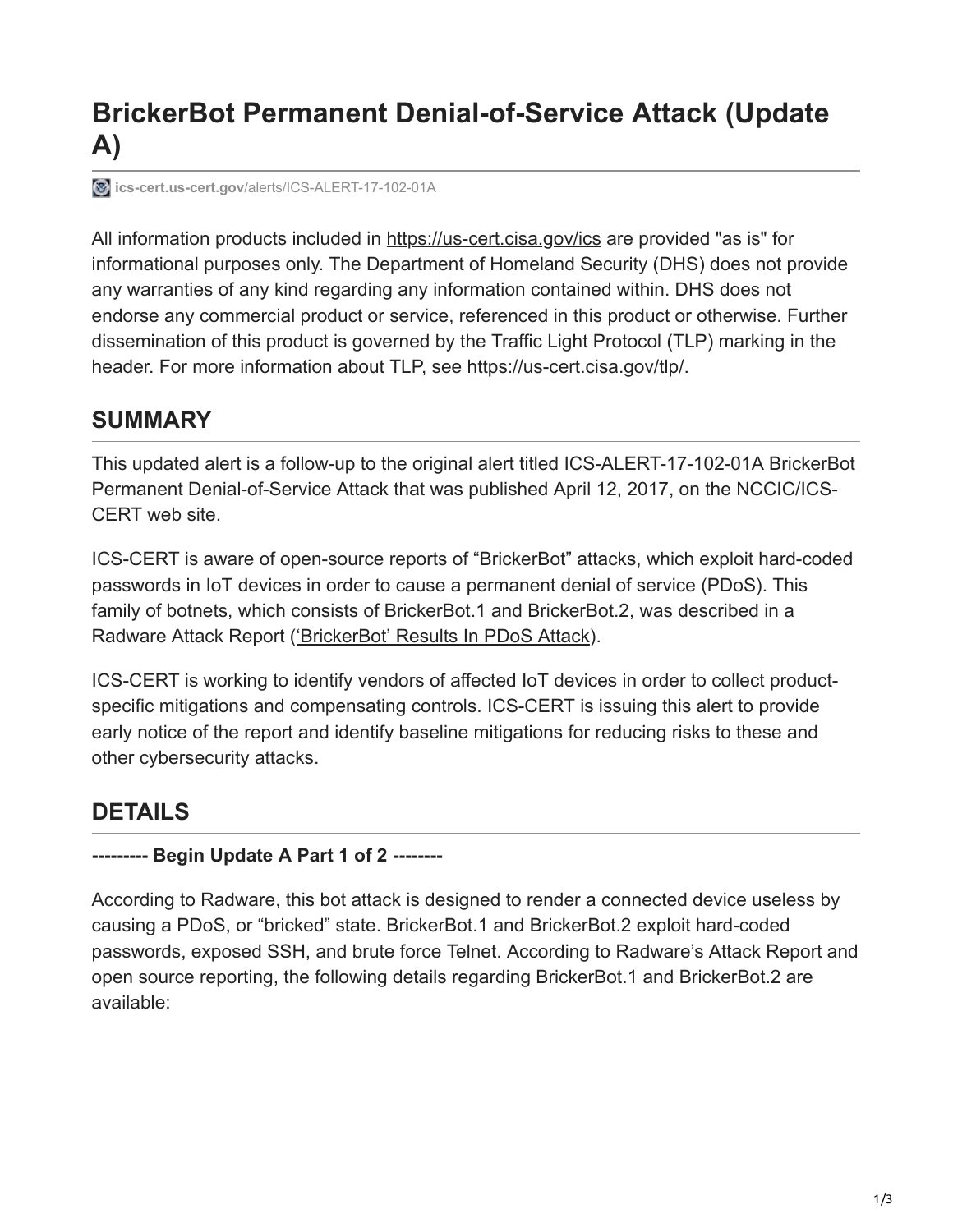- BrickerBot.1 targets devices running BusyBox with an exposed Telnet command window. These devices also have SSH exposed through an older version of Dropbear SSH server. Most of these devices were also identified as Ubquiti network devices running outdated firmware. Some of these devices are access points or bridges with beam directivity. BrickerBot.1 was active from March 20, 2017 to March 25, 2017. According to Radware, BrickerBot.1 attacks have ceased.
- BrickerBot.2 targets Linux-based devices which may or may not run BusyBox and which expose a Telnet service protected by default or hard-coded passwords. The source of the attacks is concealed by TOR exit nodes.
- No information is available at this time about the type and number of devices used in performing these attacks.

#### **--------- End Update A Part 1 of 2----------**

This situation is still developing. ICS-CERT is working to identify vendors of affected devices in order to collect more detailed mitigation information.

### **MITIGATION**

ICS-CERT is currently working to identify vendors of affected IoT devices in order to collect more detailed mitigation information. Radware recommended taking the following precautions in the Attack Report above:

- Change the device's factory default credentials.
- Disable Telnet access to the device.
- Use network behavioral analysis to detect anomalies in traffic and combine with automatic signature generation for protection.
- Set intrusion protection systems to block Telnet default credentials or reset telnet connections. Use a signature to detect the provided command sequences.

#### **--------- Begin Update A Part 2 of 2 --------**

Update your Ubiquiti Networks devices with the latest firmware.

**--------- End Update A Part 2 of 2----------**

Any positive or suspected findings should be immediately reported to ICS-CERT for further analysis and correlation.

ICS-CERT strongly encourages asset owners not to assume that their control systems are deployed securely or that they are not operating with an Internet accessible configuration. Instead, asset owners should thoroughly audit their networks for Internet facing devices, weak authentication methods, and component vulnerabilities. Control systems often have Internet accessible devices installed without the owner's knowledge, putting those systems at increased risk of attack.